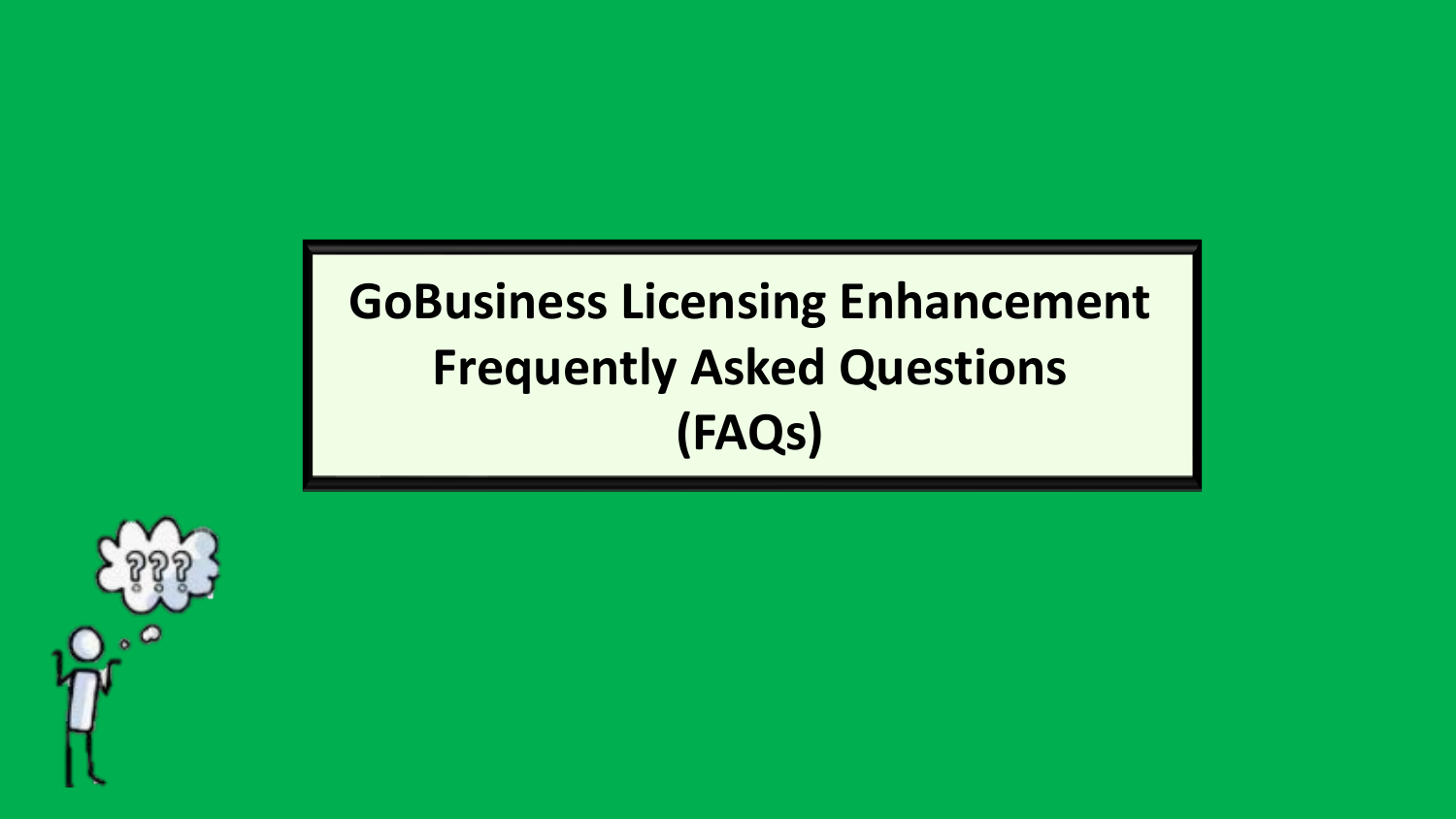## **FAQ** on Revised Application Status

#### What are the new application statuses introduced?

The following is the list of the revised application status:

| <b>Application Status</b>                    | <b>Description</b>                           |  |  |  |  |
|----------------------------------------------|----------------------------------------------|--|--|--|--|
| <b>Submitted / Submitted with Payment</b>    | Application has successfully been submitted  |  |  |  |  |
| <b>Pending Agency Action</b>                 | Application under Auditor's review           |  |  |  |  |
| <b>Pending Applicant Action</b>              | Applicant to respond to Request for Action   |  |  |  |  |
| <b>Pending Evaluation</b>                    | Application under Approving Officer's review |  |  |  |  |
| <b>In-Principle Approval</b>                 | Pending stage 2 payment review               |  |  |  |  |
| <b>Approved but Pending Modified Payment</b> | Pending applicant to make stage 2 payment    |  |  |  |  |
| <b>Approved with Payment</b>                 | Certificate has been couriered out           |  |  |  |  |



How does the new application status implementation affect my application?

The implementation of revised application status will allow applicant to be duly updated on progress of application and it will not affect application process. Note that "Submitted / Submitted with Payment" status will be reflected 1 hour after application submission.

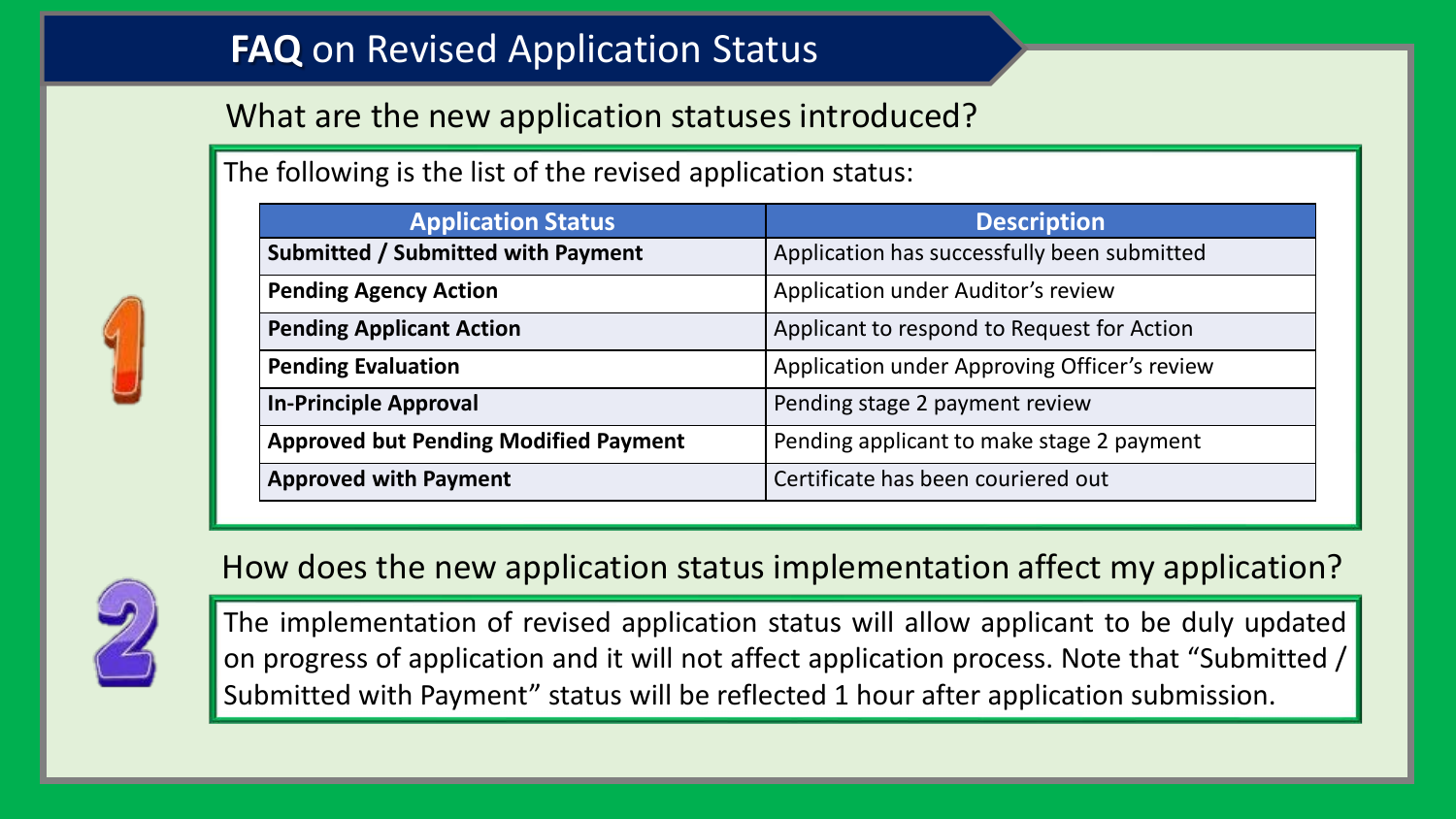## **FAQ** on Auto Submission for Renewal Application



What will happen if the renewal application is not submitted before system maintenance period?

Renewal application will be automatically submitted via the system for halal certificates expiring in April, May and June 2022 when the enhanced system goes live.



How do I ensure that my application was successfully submitted before the system maintenance period?

GoBusiness License application status will indicate "Pending Agency Action" for successful application submission.



How do I discontinue my halal certification if the renewal application is automatically submitted by the system?

Applicant can submit their intent to discontinue halal certification via email to Halal\_AO@muis.gov.sg.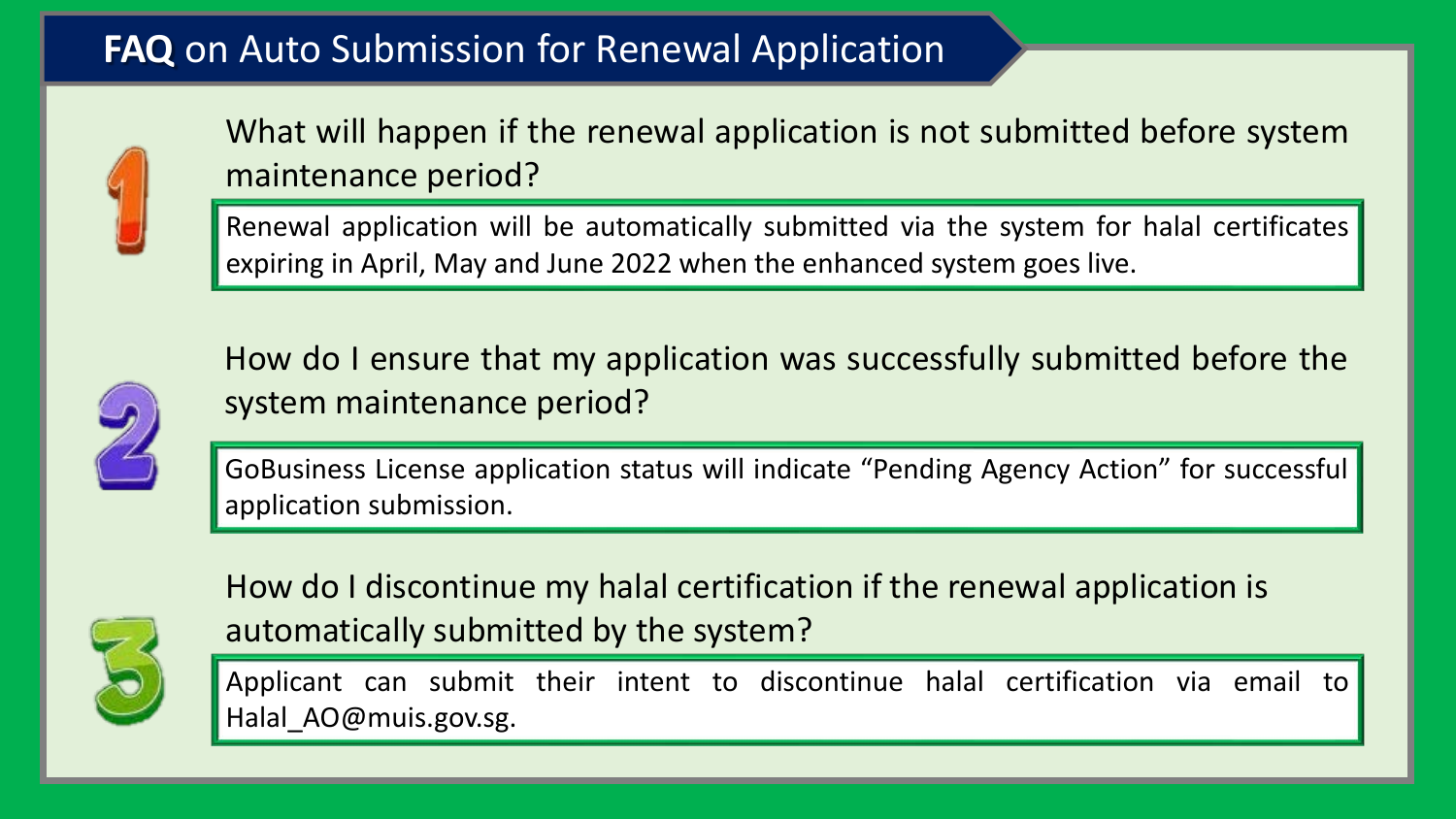## **FAQ** on Offline Payment Request



#### How do I submit an offline payment request?

Offline payment request can be submitted via *Licensed Entities > Majlis Ugama Islam Singapura > Make Offline Payment* after submission of online application. Alternatively, you may wish to view the video tutorial via "link". There are 2 modes of offline available

- Interbank Transfer
- Direct Debit Authorization (DDA) / Manual GIRO

#### Can I make offline payment for multiple applications?



Applicant can make consolidated payment for multiple applications. System will compute the total payable amount for the applicant to make interbank transfer or for DDA/GIRO deduction depending on the preferred option.



What happens after I submit the offline payment request?

Halal Certification Finance Officer will process the submitted information to validate the payment. The application will proceed to the next stage once payment has been verified.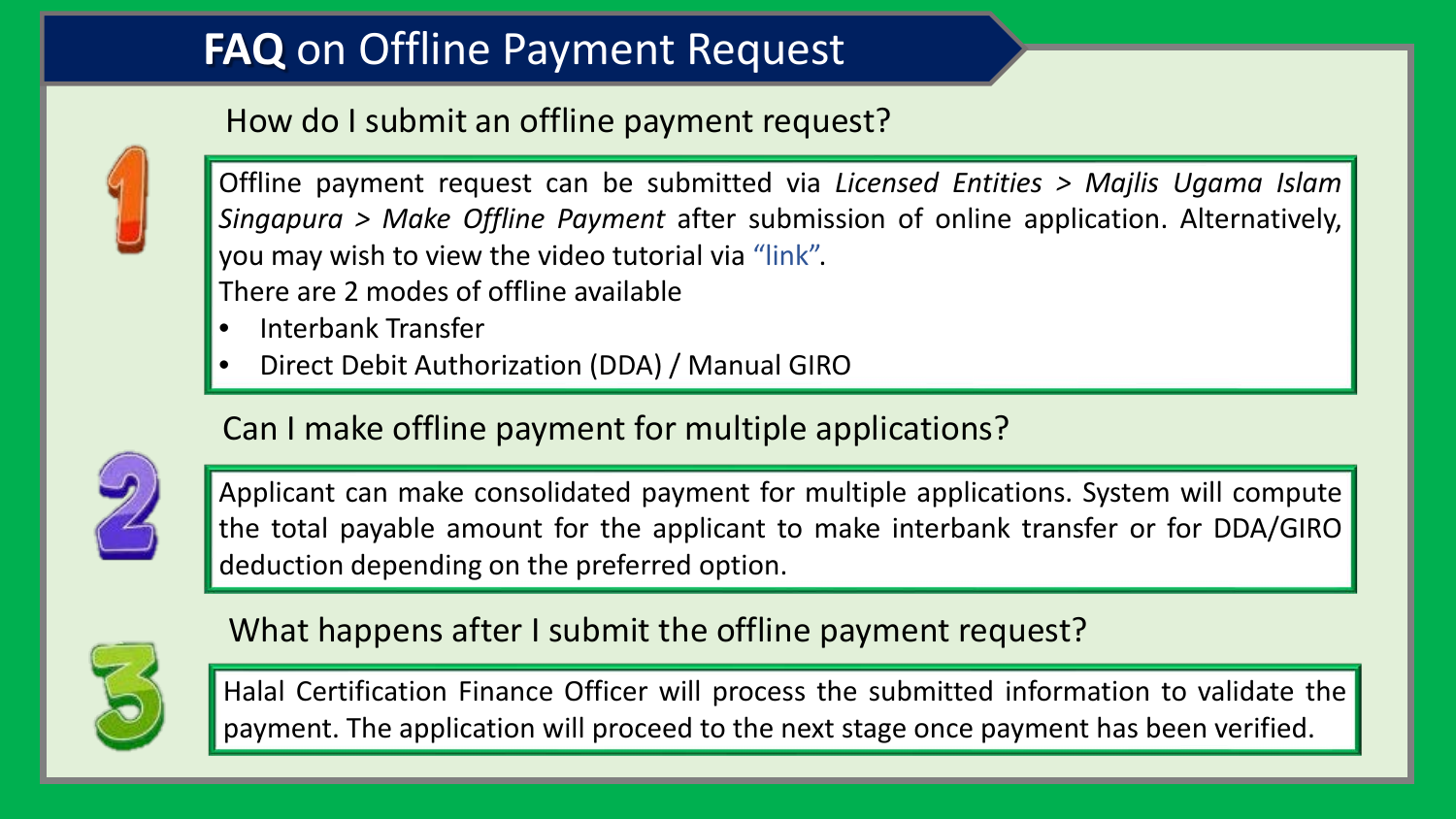## **FAQ** on Virtual Brands

#### How do I declare Virtual Brand for my Halal-certified establishment?

Virtual Brands are brands that exist on online platform such as GrabFood, Food Panda, Deliveroo etc. As such, virtual branding is only applicable for Halal-certified establishments under Eating Establishment (EE) and Food Preparation Area (FPA) Scheme.



For existing Halal-certified establishments, you may submit amendment application under Amend Product / Menu or Ingredient List category to declare the Virtual Brand.

Establishments that are applying for halal certification may indicate their Virtual Brands on the online application form.

| Virtual Brand Name                                                             |                                                                                                                               |  |
|--------------------------------------------------------------------------------|-------------------------------------------------------------------------------------------------------------------------------|--|
| Please click on the "Add" button if you have more than one Virtual Brand Name. | Please click on the "Edit" (C )button to amend Virtual Brand name, and click "Add" again after you have made your amendments. |  |
| Add                                                                            |                                                                                                                               |  |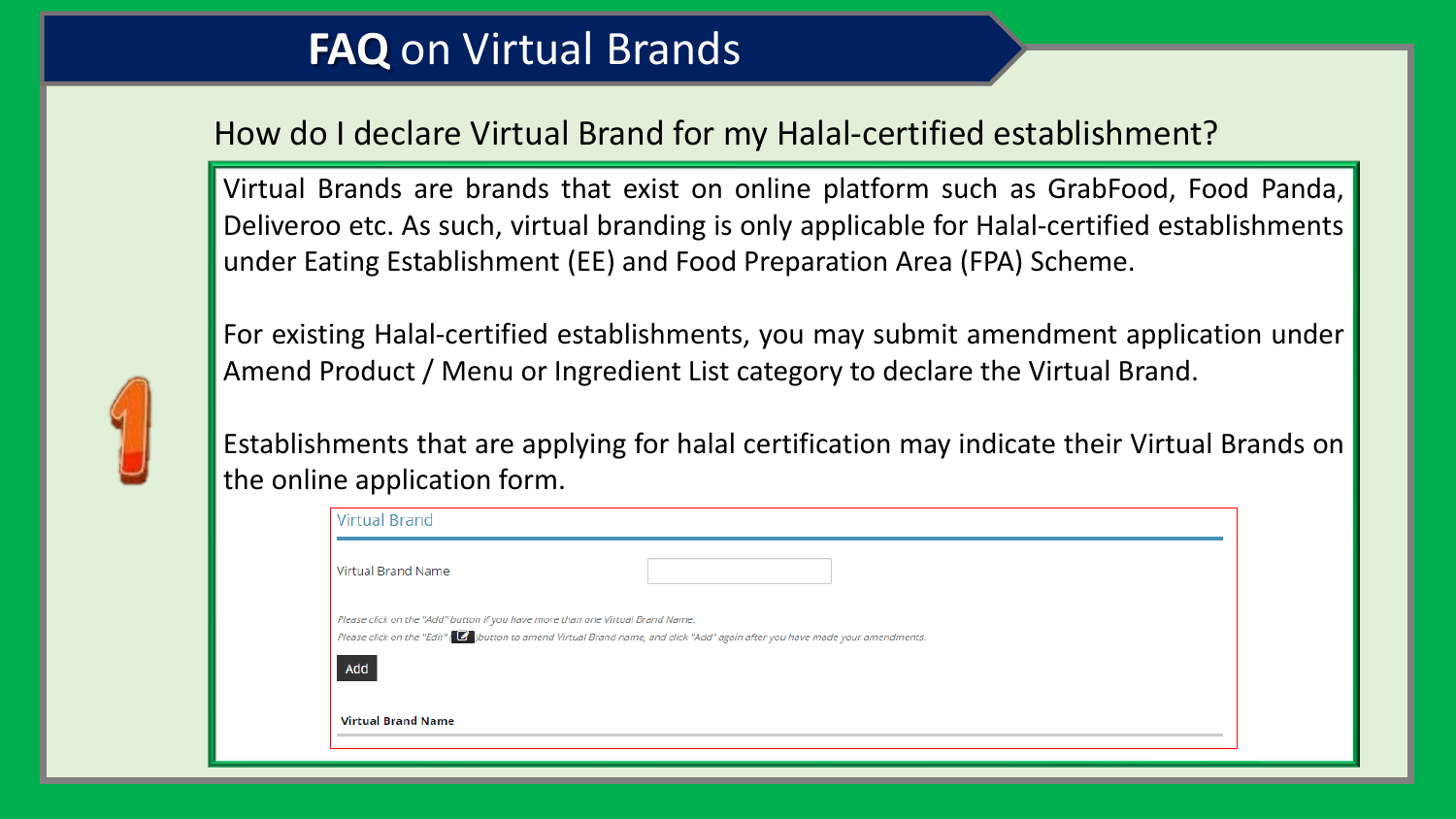## **FAQ** on New Amendment Categories

#### What is the difference between the various amendment options?

#### Change of Contact and Staff Details

- For All Schemes
- Auto Approve
- **Not able** to submit amendment for menu / ingredient list

| Amend Product /    |  |  |  |  |
|--------------------|--|--|--|--|
| Menu or Ingredient |  |  |  |  |
| <b>List</b>        |  |  |  |  |

- For all schemes \**Except for Product / Whole Plant scheme*
- List uploaded will completely overwrite existing records.
- Add Product / Ingredient to existing record
- For Product and Whole Plant schemes
- Applicant can submit multiple application
- Product / Ingredient item uploaded will be **added** to existing records

Amend Menu / Ingredient to 2 or more outlets

- For Eating Establishment and Food Preparation Area scheme
- Multiple outlets can be selected under single amendment to replace existing menu / ingredient list

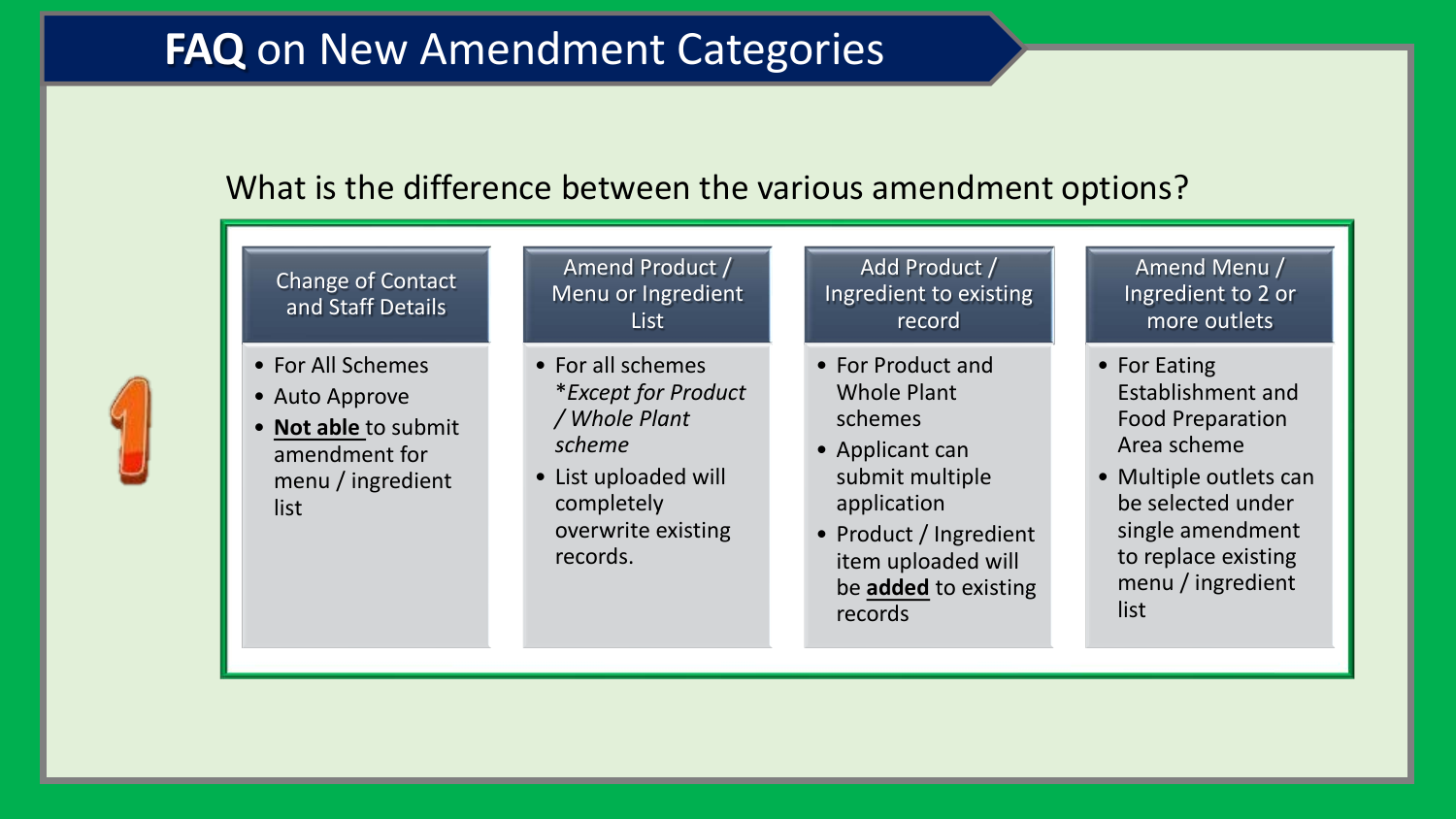## **FAQ** on New Amendment Categories

When can I submit amendment application to add products / ingredients?

Amendment application to add product / ingredient to the existing record can be submitted before Auditor arranges for site inspection and after Approving Officer has approved the application. Please refer to the illustration below:



| Able to submit amendment<br>application to add product / ingredient |                                          | Request for auditor to send RFA to make<br>amendment to product / ingredient list |                                |                             | Blackout Period-<br>No amendment<br>during this period | Able to submit amendment<br>application to add product / ingredient |                                                |                             |  |
|---------------------------------------------------------------------|------------------------------------------|-----------------------------------------------------------------------------------|--------------------------------|-----------------------------|--------------------------------------------------------|---------------------------------------------------------------------|------------------------------------------------|-----------------------------|--|
| <b>GBL Status</b>                                                   | Submitted /<br>Submitted<br>with Payment | Pending<br>Agency<br>Action                                                       | Pending<br>Applicant<br>Action | Pending<br>Agency<br>Action | Pending<br>Evaluation                                  | In-Principle<br>Approval                                            | Approved but<br>Pending<br>Modified<br>Payment | Approved<br>with<br>Payment |  |
|                                                                     |                                          |                                                                                   |                                |                             |                                                        |                                                                     |                                                |                             |  |
|                                                                     |                                          |                                                                                   |                                |                             |                                                        |                                                                     |                                                |                             |  |
|                                                                     |                                          |                                                                                   |                                |                             |                                                        |                                                                     |                                                |                             |  |
|                                                                     |                                          |                                                                                   |                                |                             |                                                        |                                                                     |                                                |                             |  |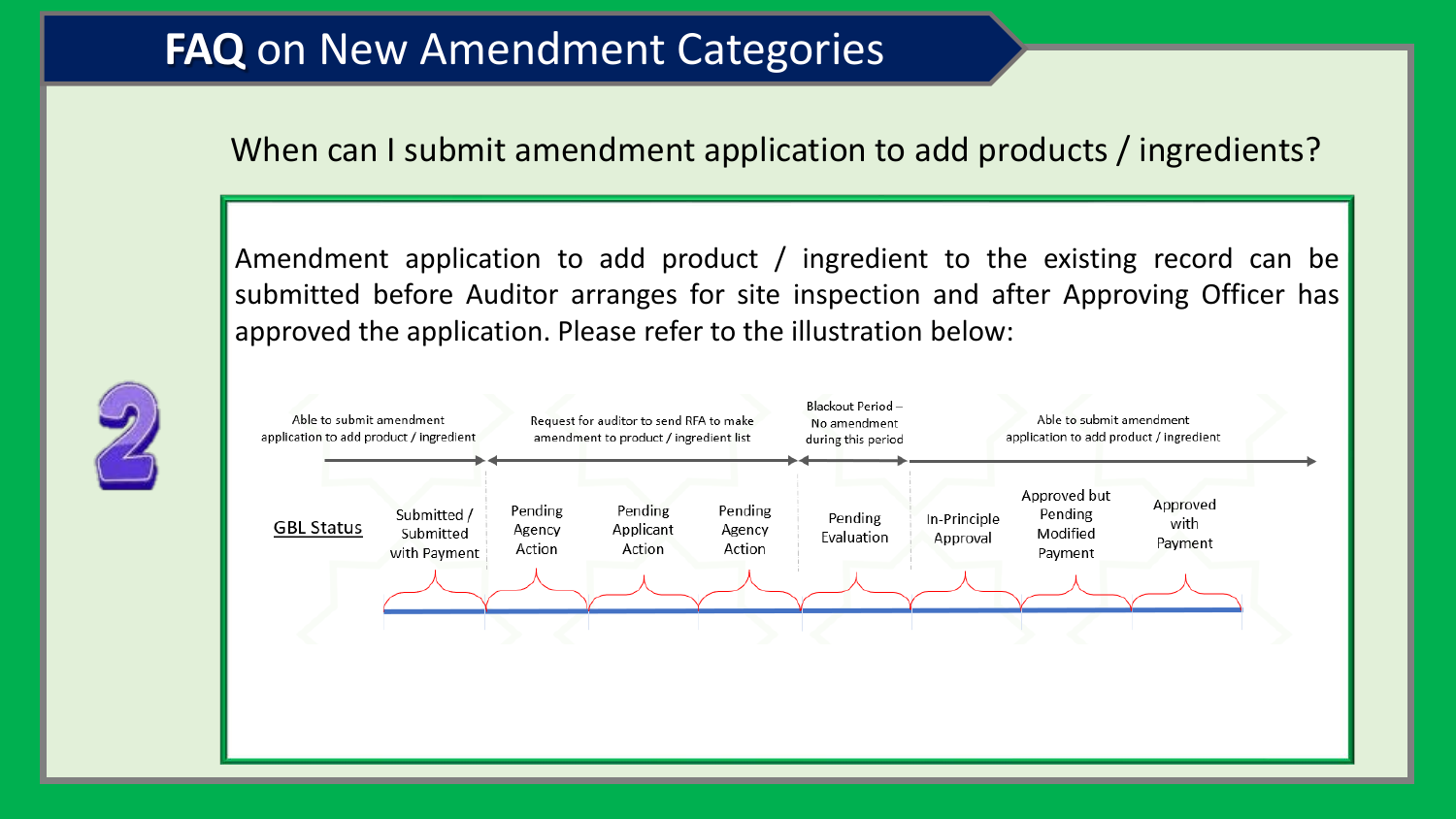## **FAQ** on Revised Ingredient List Template

Where can we download the revised ingredient list template?

The revised ingredient list template can be downloaded from the online application form as shown below:





Additional columns for Brand and Certifying Body indicated that it is only for poultry or meat based ingredients. Can I indicate the Brand and Certifying Body for other types of ingredients?

It is only mandatory for applicant to indicate the Brand and Certifying Body for poultry or meat based ingredients. Applicant may indicate Brand and Certifying Body for ingredients in other risk categories.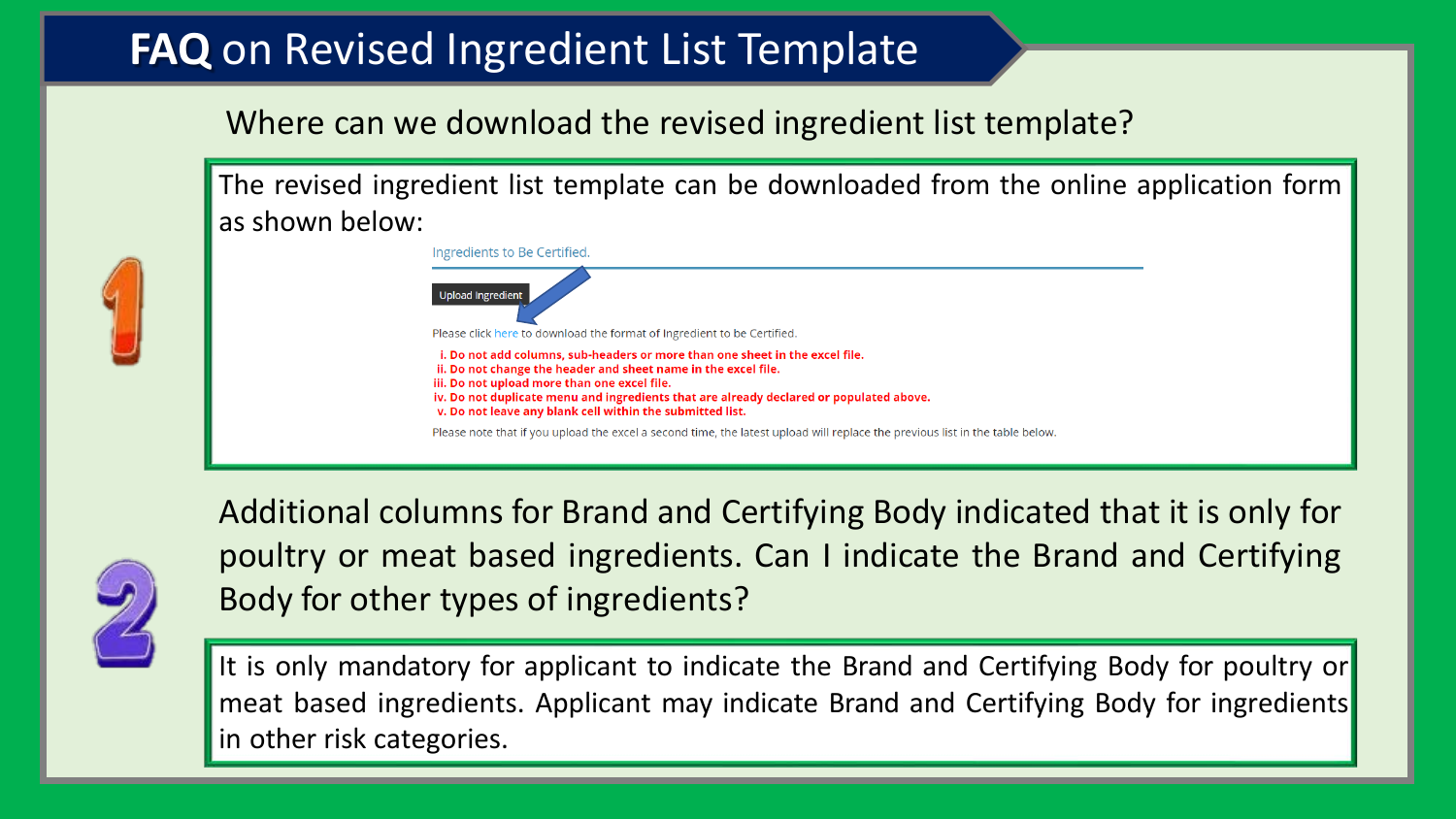## **FAQ** on Declaration of Contract Manufacturer



Who needs to declare Contract Manufacturer details?

Only brand owners who engage Contract Manufacturer to manufacture their products are required to declare the license or application number of the contract manufacturer

#### Why do we need to declare Contract Manufacturer details?



Declaration of Contract Manufacturer will enable system to validate if the contract manufacturer has valid halal certificate or is concurrently applying for halal certification



#### How to declare Contract Manufacturer details

Brand Owner applicant needs to input Contract Manufacturer license or application number in the field shown below

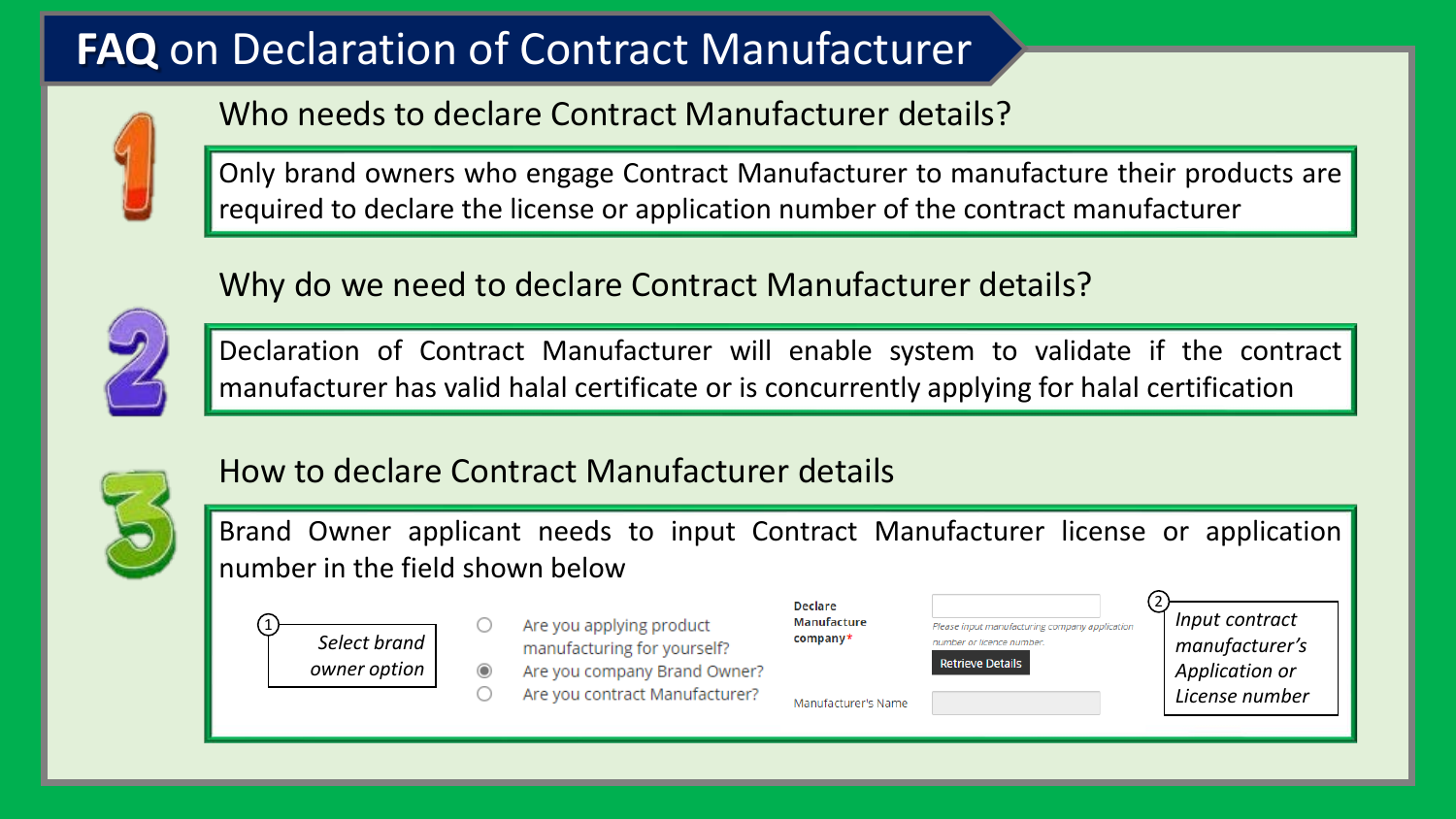## **FAQ** on Streamline of Brand Owner Cert Expiry

#### What does Streamline of Brand Owner Cert Expiry entails?



Streamlining Brand Owner certificate expiry date with Contract Manufacturer expiry date would mean that the certificate expiry date for Brand Owner applications would follow the certificate expiry date of the declared Contract Manufacturer. This will prevent invalidity of brand owner certificate because of manufacturer halal certification status.



Does this mean that the Brand Owner will have certificate expiring on different dates if the Brand Owner engages multiple Contract Manufacturer?

Yes. Brand Owners' halal certificates may have different expiry dates. Auto renewal submission will assist Brand Owners to submit the renewal applications when it is due for renewal.



What happens if the contract manufacturer has no valid halal certificate?

Brand Owner's halal certificate will be invalid if the contract manufacturer does not have valid halal certificate.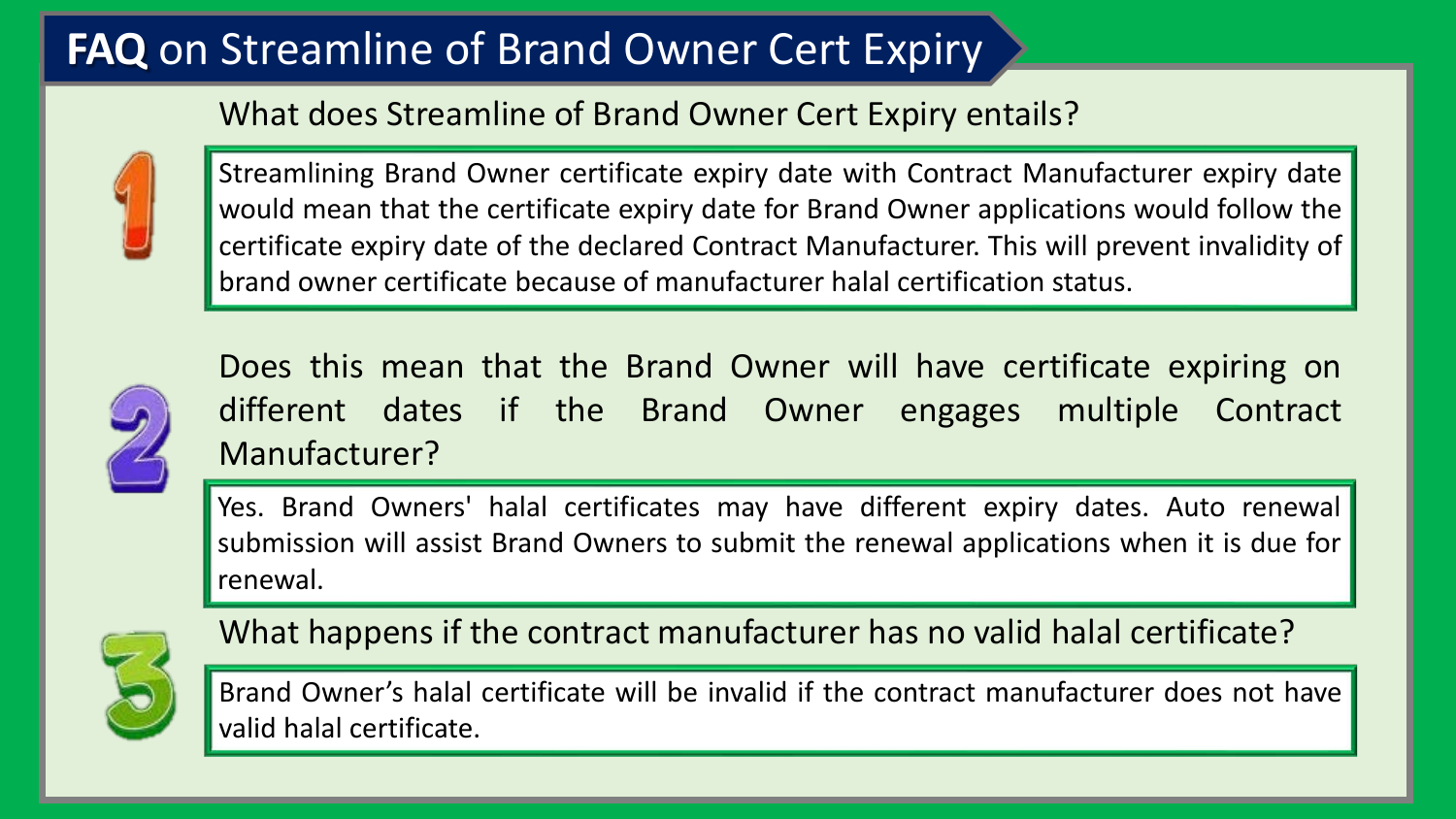## **FAQ** on Streamline of Brand Owner Cert Expiry

### What does Streamline of Brand Owner Cert Expiry entails?



#### Brand Owner A

**Approval Date:**  12 July 2022

**Certificate Expiry:** 31 December 2022

**Approval Date:**  19 October 2022

**Certificate Expiry:** 31 December 2022